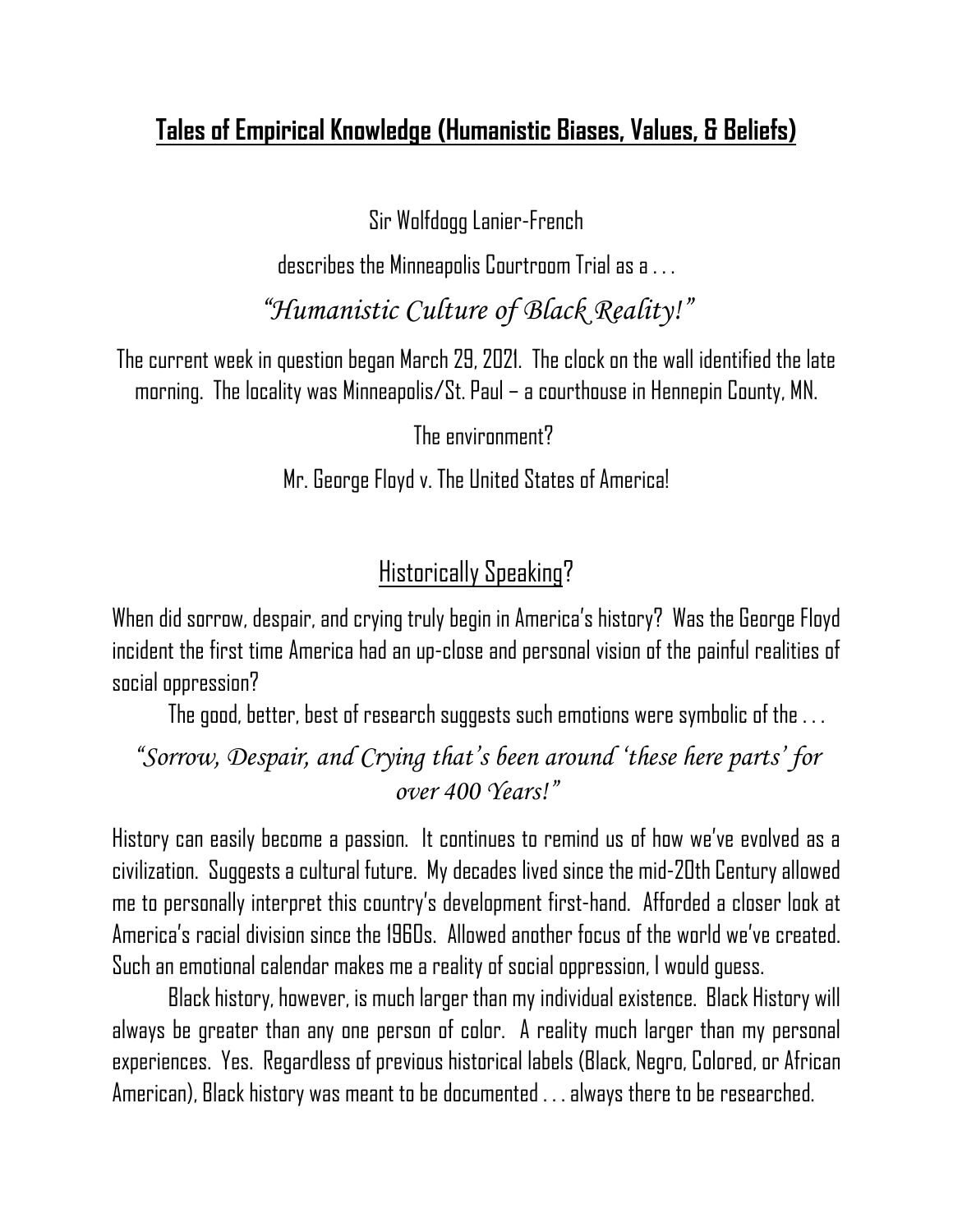I had control. You know the personal kind of control I'm describing. I could control my outward emotions. Icould turn my personal feelings on and off whenever the need. Privately or publicly . . . didn't matter. So, I'll admit it. I cried while watching George Floyd's trial.

The bravest of souls marched to that "on-air" witness chair. Their voices crackled with a recognizable truth. They spoke the words a complex audience wished to hear but didn't know if they really could. Words acknowledging the God's Honest Truth about this country. A truth Black America recognizes every morning the Sun comes up. A social reality many have  $learned$  to live with – a survival of sorts.

I gave thought as to why I was tearing-up as the prosecution revealed video tapes of that knee on George's neck. Was I consciously upsetat the inhumanity of it all? Was I captured by George's pleas for his life? Did the world need to be reminded . . . again, and again, that some entitled Americans felt they were given a birthright to decide Black survival? The above questions were answered by the gigantic hole in my gut!

A more accurate response can be found within the Black, Colored, Negro and African American's history since the early 1600's. The answer to everything televised from that Minneapolis Courtroom can be discovered in the history books. Answers can be easily researched by anyone who cares to look. If anyone requires official documentation, simply do the work. The research is there. It always has been.

Mr. George Floyd begged for his life in an open forum. As the world watched, the knee on his neck needed only a few moments of pressure to squeeze away his soul.

The world witnessed (unless you covered your eyes) an oppressive demeanor reestablishing who had the power of life or death over different skin colors. That the fate of this man of color's life was nobody else's business. His individual "right" . . . based on America's previous organizational/cultural policies and procedures, I assumed. And lastly, the "knee" showcased a demeanor caring less about the future consequences of its' actions!

This demonstrated demeanor didn't begin in the City of Minneapolis. Didn't begin with this police officer. This demeanor started over 400 years ago. It waseasilypassed down for generations . . . over centuries. But that's another story. Another place . . . another time!

The truth of this written document is obvious. I, and other Black Americans, have experienced a similar knee at some point in our lives. Maybe at a young age or in Middle School? Maybe at the college entrance level? Maybe while entering the job market? Or, quite